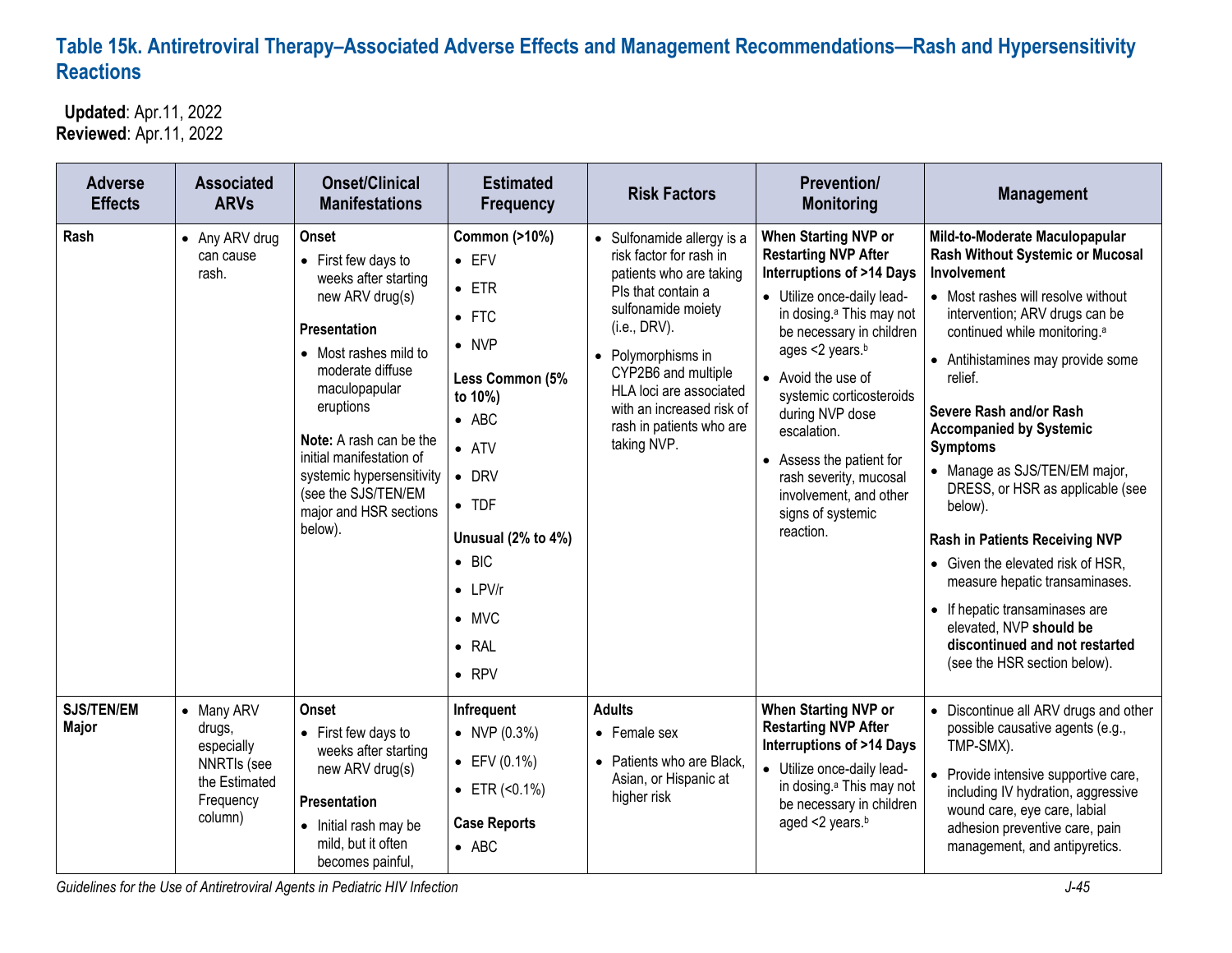| <b>Adverse</b><br><b>Effects</b>                       | <b>Associated</b><br><b>ARVs</b>                    | <b>Onset/Clinical</b><br><b>Manifestations</b>                                                                                                                                                                                                                                                                                                                   | <b>Estimated</b><br><b>Frequency</b>                                                | <b>Risk Factors</b>                                                                           | <b>Prevention/</b><br><b>Monitoring</b>                                                                            | <b>Management</b>                                                                                                                                                                                                                                                                                                                                                                                  |
|--------------------------------------------------------|-----------------------------------------------------|------------------------------------------------------------------------------------------------------------------------------------------------------------------------------------------------------------------------------------------------------------------------------------------------------------------------------------------------------------------|-------------------------------------------------------------------------------------|-----------------------------------------------------------------------------------------------|--------------------------------------------------------------------------------------------------------------------|----------------------------------------------------------------------------------------------------------------------------------------------------------------------------------------------------------------------------------------------------------------------------------------------------------------------------------------------------------------------------------------------------|
|                                                        |                                                     | evolving to<br>blister/bulla formation<br>with necrosis in<br>severe cases.<br>Usually involves<br>mucous membrane<br>ulceration and/or<br>conjunctivitis.<br>• Systemic symptoms<br>may also include<br>fever, tachycardia,<br>malaise, myalgia, and<br>arthralgia.                                                                                             | $\bullet$ ATV<br>$\bullet$ DRV<br>$\bullet$ LPV/r<br>$\bullet$ RAL<br>$\bullet$ ZDV |                                                                                               | • Counsel families to<br>report symptoms as<br>soon as they appear.                                                | Parenteral nutrition and antibiotics<br>may also be necessary.<br>• Corticosteroids and/or IVIG are<br>sometimes used, but the use of<br>these interventions is controversial.<br>• Do not reintroduce the offending<br>medication.<br>• In cases where a patient<br>experiences SJS/TEN/EM major<br>while taking an NNRTI, many<br>experts would avoid using other<br>NNRTIs when restarting ART. |
| <b>DRESS</b>                                           | • DRV, DTG,<br>EFV, ETR,<br>NVP, RAL,<br><b>RPV</b> | <b>Onset</b><br>$\bullet$ 1-8 weeks after<br>starting new ARV<br>drug(s)<br><b>Presentation</b><br>$\bullet$ Fever<br>• Lymphadenopathy<br>• Facial swelling<br>• Morbilliform to<br>polymorphous rash<br>• Peripheral<br>eosinophilia<br>• Atypical circulating<br>lymphocytes<br>• Internal organ<br>involvement<br>(particularly the liver<br>and/or kidneys) | $\bullet$ Rare                                                                      | • Unknown<br><b>Potential association</b><br>with HLA-B*53:01 and<br><b>RAL-induced DRESS</b> | • Obtain a CBC and AST,<br>ALT, and creatinine<br>levels from patients who<br>present with suggestive<br>symptoms. | • Discontinue all ARV drugs and other<br>possible causative agents (e.g.,<br>TMP-SMX).<br>The role of systemic steroids or IVIG<br>$\bullet$<br>in treatment is unclear; consultation<br>with a specialist is recommended.<br>• Provide supportive care for end-<br>organ disease.<br>• Do not reintroduce the offending<br>medication.                                                            |
| <b>HSR</b><br>• With or without<br>skin<br>involvement | <b>ABC</b>                                          | <b>Onset</b><br>With First Use                                                                                                                                                                                                                                                                                                                                   | $\bullet$ <1% to 9% (varies<br>by ethnicity)                                        | • HLA-B*5701 (HSR is<br>very uncommon in<br>people who are HLA-<br>B*5701 negative).          | • Screen for HLA-B*5701.<br>ABC should not be<br>prescribed if HLA-<br>B*5701 is present. The                      | • Discontinue all ARV drugs and<br>investigate other causes of the<br>symptoms (e.g., a concurrent viral<br>illness).                                                                                                                                                                                                                                                                              |

*Guidelines for the Use of Antiretroviral Agents in Pediatric HIV Infection J-46*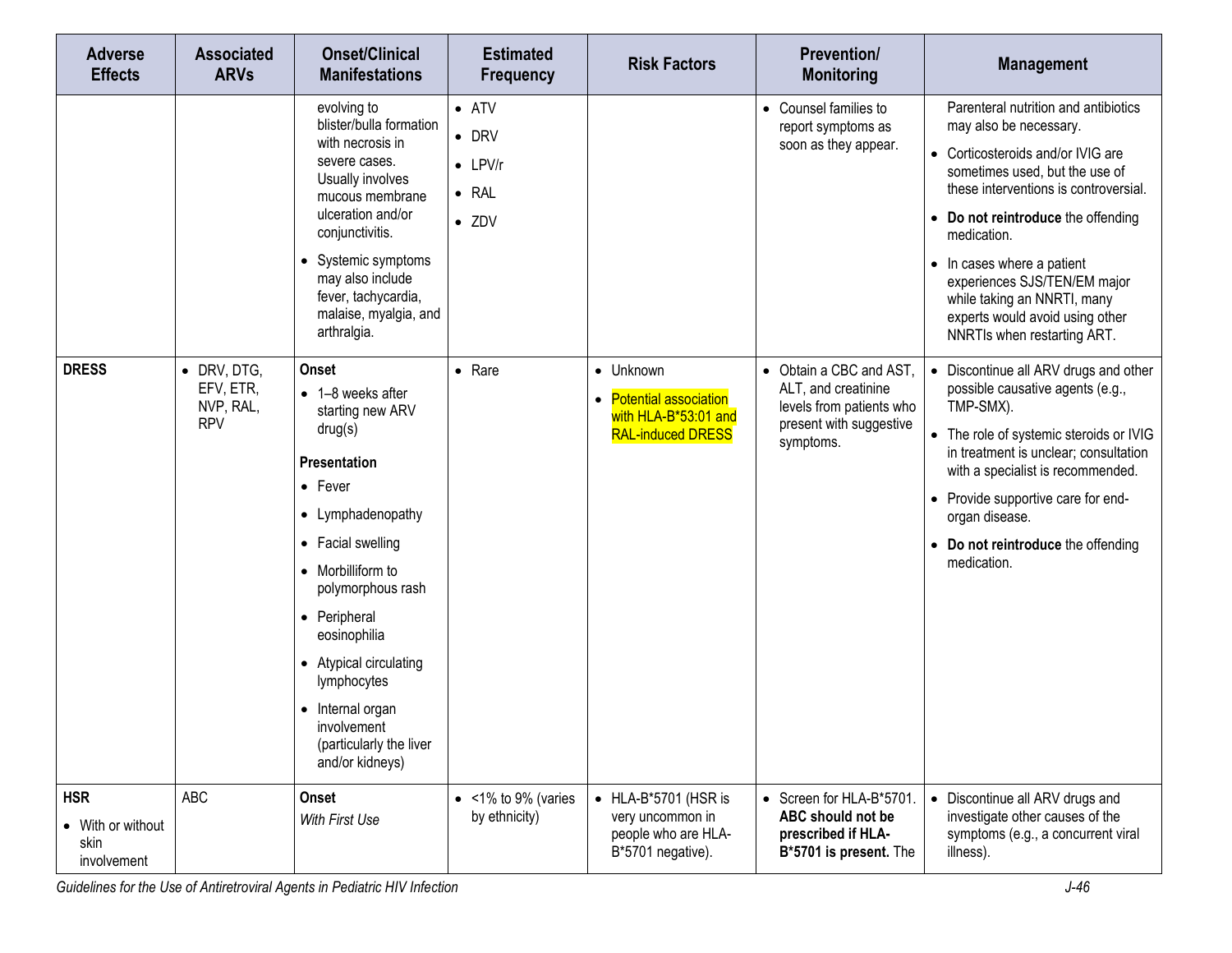| <b>Adverse</b><br><b>Effects</b> | <b>Associated</b><br><b>ARVs</b> | <b>Onset/Clinical</b><br><b>Manifestations</b>                                                                                                                                                                                                                                                                                                                                                                                                                                                                                | <b>Estimated</b><br><b>Frequency</b>                                           | <b>Risk Factors</b>                                                                                                                                                                                                                                                                                               | <b>Prevention/</b><br><b>Monitoring</b>                                                                                                                                                                                                                                                                                                                                                                 | <b>Management</b>                                                                                                                                                                                                                                                                                                                                                                      |
|----------------------------------|----------------------------------|-------------------------------------------------------------------------------------------------------------------------------------------------------------------------------------------------------------------------------------------------------------------------------------------------------------------------------------------------------------------------------------------------------------------------------------------------------------------------------------------------------------------------------|--------------------------------------------------------------------------------|-------------------------------------------------------------------------------------------------------------------------------------------------------------------------------------------------------------------------------------------------------------------------------------------------------------------|---------------------------------------------------------------------------------------------------------------------------------------------------------------------------------------------------------------------------------------------------------------------------------------------------------------------------------------------------------------------------------------------------------|----------------------------------------------------------------------------------------------------------------------------------------------------------------------------------------------------------------------------------------------------------------------------------------------------------------------------------------------------------------------------------------|
| and excluding<br>SJS/TEN         |                                  | • Within first 6 weeks<br>of initiating ABC<br><b>With Reintroduction</b><br>• Within hours of<br>initiating ABC<br>Presentation<br>• Symptoms include<br>high fever, diffuse<br>skin rash, malaise,<br>nausea, headache,<br>myalgia, arthralgia,<br>diarrhea, vomiting,<br>abdominal pain,<br>pharyngitis, and<br>respiratory symptoms<br>(e.g., dyspnea).<br>• With continuation of<br>ABC, symptoms may<br>progress to<br>hypotension and<br>vascular collapse.<br>With rechallenge,<br>symptoms can mimic<br>anaphylaxis. |                                                                                | • The risk of HSR is<br>higher in patients who<br>are white than in<br>patients who are Black<br>or East Asian.                                                                                                                                                                                                   | medical record should<br>clearly indicate that<br>ABC is contraindicated<br>in these patients.<br>• When starting ABC,<br>counsel patients and<br>families about the signs<br>and symptoms of HSR<br>to ensure prompt<br>reporting of reactions.                                                                                                                                                        | • Provide symptomatic treatment.<br>• Most symptoms resolve within 48<br>hours after discontinuing ABC.<br>Do not rechallenge with ABC even if<br>the patient is HLA-B*5701 negative.                                                                                                                                                                                                  |
|                                  | <b>NVP</b>                       | <b>Onset</b><br>• Occurs most<br>frequently in the first<br>few weeks of therapy<br>but can occur through<br>18 weeks.<br><b>Presentation</b><br>• Flu-like symptoms<br>(including nausea,<br>vomiting, myalgia,<br>fatigue, fever,<br>abdominal pain, and<br>jaundice) with or                                                                                                                                                                                                                                               | • Occurs in 4% of<br>patients on<br>average, with a<br>range of 2.5% to<br>11% | <b>Adults</b><br>• ARV-naive with a<br>higher CD4 count<br>$($ >250 cells/mm <sup>3</sup> in<br>women; >400 cells/mm <sup>3</sup><br>in men)<br>• Female sex (risk is<br>threefold higher in<br>females than in males).<br>Children<br>• NVP hepatotoxicity and<br>HSR are less common<br>in prepubertal children | When Starting NVP or<br><b>Restarting NVP After</b><br><b>Interruptions of &gt;14 Days</b><br>• A 2-week lead-in period<br>with once-daily dosing,<br>followed by dose<br>escalation to twice daily<br>as recommended, may<br>reduce the risk of<br>reaction. <sup>a</sup> This may not<br>be necessary in children<br>aged <2 years. <sup>b</sup><br>• Counsel families about<br>signs and symptoms of | • Discontinue all ARV drugs.<br>• Consider other causes of hepatitis<br>and discontinue all hepatotoxic<br>medications.<br>• Provide supportive care as<br>indicated, and monitor the patient<br>closely.<br>• Do not reintroduce NVP. It is<br>unclear whether it is safe to use<br>other NNRTIs after a patient<br>experiences symptomatic hepatitis<br>due to NVP, and many experts |

*Guidelines for the Use of Antiretroviral Agents in Pediatric HIV Infection J-47*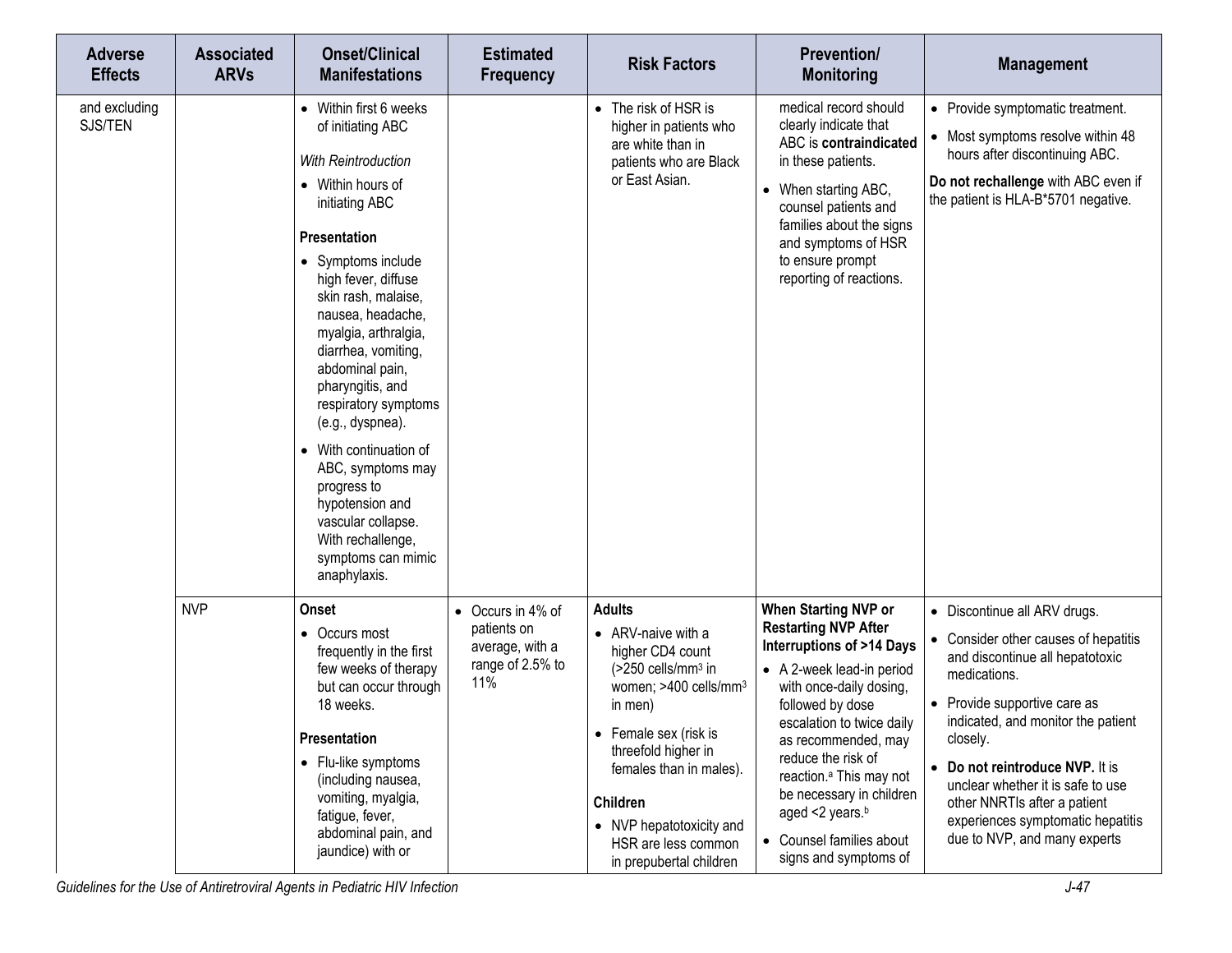| <b>Adverse</b><br><b>Effects</b> | <b>Associated</b><br><b>ARVs</b> | <b>Onset/Clinical</b><br><b>Manifestations</b>                                                                                                                                                      | <b>Estimated</b><br><b>Frequency</b> | <b>Risk Factors</b>                                                                                                                                                                                                                                                                                                                                                                          | <b>Prevention/</b><br><b>Monitoring</b>                                                                                                                                                                                                                                                                                                                                                                                                                                                                                             | <b>Management</b>                                                             |
|----------------------------------|----------------------------------|-----------------------------------------------------------------------------------------------------------------------------------------------------------------------------------------------------|--------------------------------------|----------------------------------------------------------------------------------------------------------------------------------------------------------------------------------------------------------------------------------------------------------------------------------------------------------------------------------------------------------------------------------------------|-------------------------------------------------------------------------------------------------------------------------------------------------------------------------------------------------------------------------------------------------------------------------------------------------------------------------------------------------------------------------------------------------------------------------------------------------------------------------------------------------------------------------------------|-------------------------------------------------------------------------------|
|                                  |                                  | without skin rash that<br>may progress to<br>hepatic failure with<br>encephalopathy                                                                                                                 |                                      | than in adults, and both<br>are uncommon in<br>infants.<br>• High CD4 percentage is<br>associated with an<br>increased risk of NVP<br>toxicity. In the PREDICT<br>Study, the risk of NVP<br>toxicity (rash,<br>hepatotoxicity, and<br>hypersensitivity) was<br>2.65 times greater in<br>children who had CD4<br>percentages ≥15% than<br>in children who had<br>CD4 percentages<br>$< 15%$ . | HSR to ensure prompt<br>reporting of reactions.<br>Obtain AST and ALT<br>$\bullet$<br>levels in patients with<br>rash. Obtain AST and<br>ALT levels at baseline,<br>before dose escalation,<br>2 weeks after dose<br>escalation, and<br>thereafter at 3-month<br>intervals.<br>Avoid NVP use in<br>$\bullet$<br>women with CD4 counts<br>>250 cells/mm <sup>3</sup> and in<br>men with CD4 counts<br>>400 cells/mm <sup>3</sup> , unless<br>benefits outweigh risks.<br>Do not use NVP as PEP<br>outside of the neonatal<br>period. | would avoid the NNRTI drug class<br>when restarting treatment.                |
|                                  | <b>ETR</b>                       | Onset<br>• Any time during<br>therapy<br><b>Presentation</b><br>• Symptoms may<br>include rash,<br>constitutional<br>findings, and<br>sometimes organ<br>dysfunction, including<br>hepatic failure. | $\bullet$ Rare                       | • Unknown                                                                                                                                                                                                                                                                                                                                                                                    | Evaluate for<br>$\bullet$<br>hypersensitivity if the<br>patient is symptomatic.                                                                                                                                                                                                                                                                                                                                                                                                                                                     | • Discontinue all ARV drugs.<br>• Rechallenge with ETR is not<br>recommended. |
|                                  | <b>MVC</b>                       | • Rash preceding<br>hepatotoxicity                                                                                                                                                                  | $\bullet$ Rare                       | • Unknown                                                                                                                                                                                                                                                                                                                                                                                    | Obtain AST and ALT<br>$\bullet$<br>levels from patients with<br>rash or other symptoms<br>of hypersensitivity.                                                                                                                                                                                                                                                                                                                                                                                                                      | • Discontinue all ARV drugs.<br>• Rechallenge with MVC is not<br>recommended. |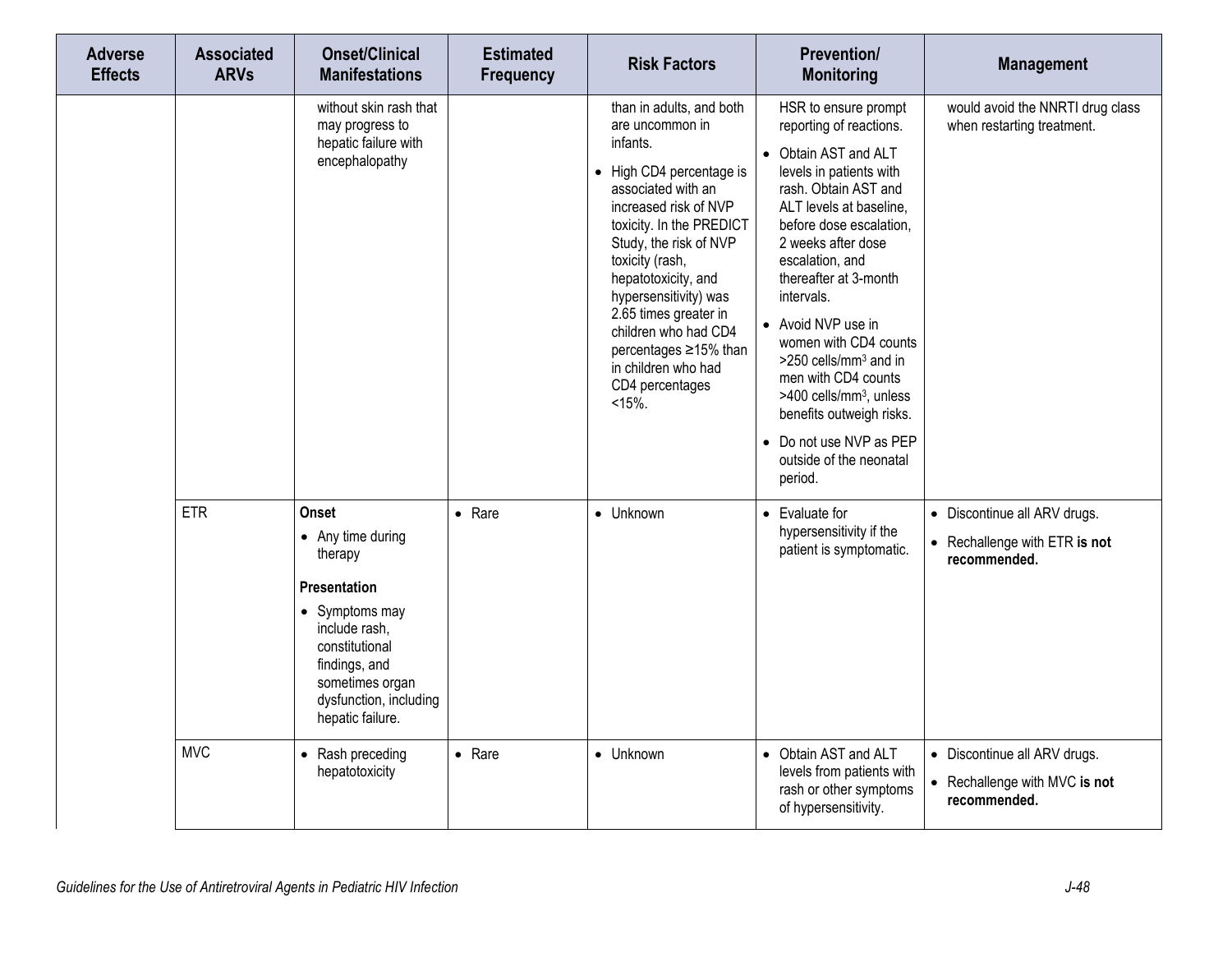| <b>Adverse</b><br><b>Effects</b> | <b>Associated</b><br><b>ARVs</b> | Onset/Clinical<br><b>Manifestations</b> | <b>Estimated</b><br><b>Frequency</b> | <b>Risk Factors</b> | <b>Prevention/</b><br><b>Monitoring</b>                                                           | <b>Management</b>                                                         |
|----------------------------------|----------------------------------|-----------------------------------------|--------------------------------------|---------------------|---------------------------------------------------------------------------------------------------|---------------------------------------------------------------------------|
|                                  | DTG                              | Rash with hepatic<br>dysfunction        | Rare                                 | <b>Unknown</b>      | Obtain AST and ALT<br>levels from patients with<br>rash or other symptoms<br>of hypersensitivity. | Discontinue all ARV drugs.<br>Rechallenge with DTG is<br>contraindicated. |

<sup>a</sup> The prescribing information for NVP states that patients who experience rash during the 14-day lead-in period should not have the NVP dose increased until the rash has resolved. However, prolonging the lead-in phase beyond 14 days may increase the risk of NVP resistance because of subtherapeutic drug levels. Children who have persistent mild or moderate rash after the lead-in period should receive individualized care. Consult an expert in HIV care when managing these patients. **NVP should be stopped and not restarted** if the rash is severe or progressing. See the [Nevirapine](https://clinicalinfo.hiv.gov/en/guidelines/pediatric-arv/nevirapine) section of the Drug Appendix.

**b** Lead-in dosing is not recommended when using NVP for either presumptive or definitive HIV therapy in newborns with perinatal HIV exposure or perinatal HIV infection. See the [Nevirapine](https://clinicalinfo.hiv.gov/en/guidelines/pediatric-arv/nevirapine) section of the Drug Appendix and [Table 12 in Antiretroviral Management of Newborns with Perinatal HIV Exposure or HIV Infection.](https://clinicalinfo.hiv.gov/en/guidelines/pediatric-arv/antiretroviral-management-newborns-perinatal-hiv-exposure-or-hiv-infection)

**Key**: ABC = abacavir; ALT = alanine transaminase; ART = antiretroviral therapy; ARV = antiretroviral; AST = aspartate aminotransferase; ATV = atazanavir; BIC = bictegravir; CBC = complete blood count; CD4 = CD4 T lymphocyte; CYP2B6 = Cytochrome P450 Family 2 Subfamily B Member 6; DRESS = drug reaction (or rash) with eosinophilia and systemic symptoms; DRV = darunavir; DTG = dolutegravir; EFV = efavirenz; EM = erythema multiforme; ETR = etravirine; FTC = emtricitabine; HLA = human leukocyte antigen; HLA-B\*5701 = human leucocyte antigen gene variant; HSR = hypersensitivity reaction; IV = intravenous; IVIG = intravenous immune globulin; LPV/r = lopinavir/ritonavir; MVC = maraviroc; NNRTI = non-nucleoside reverse transcriptase inhibitor; NVP = nevirapine; PEP = post-exposure prophylaxis; PI = protease inhibitor; PREDICT Study = Personalised Responses to Dietary Composition Trial Study; RAL = raltegravir; RPV = rilpivirine; SJS = Stevens-Johnson syndrome; TDF = tenofovir disoproxil fumarate; TEN = toxic epidermal necrolysis; TMP-SMX = trimethoprim-sulfamethoxazole; ZDV = zidovudine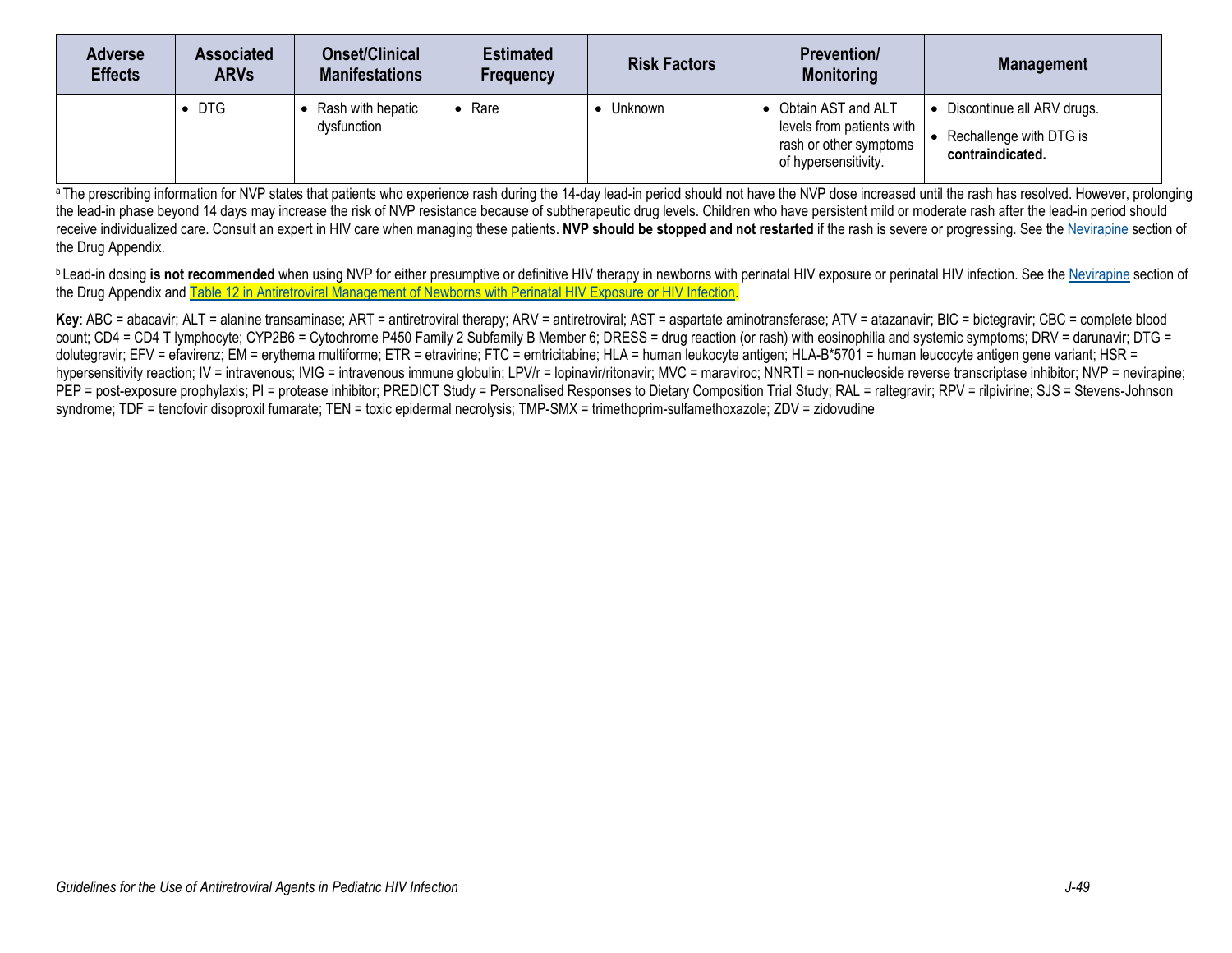## **References**

- 1. Borras-Blasco J, Navarro-Ruiz A, Borras C, Castera E. Adverse cutaneous reactions associated with the newest antiretroviral drugs in patients with human immunodeficiency virus infection. *J Antimicrob Chemother*. 2008;62(5):879-888. Available at: [http://www.ncbi.nlm.nih.gov/pubmed/18653488.](http://www.ncbi.nlm.nih.gov/pubmed/18653488)
- 2. Bossi P, Colin D, Bricaire F, Caumes E. Hypersensitivity syndrome associated with efavirenz therapy. *Clin Infect Dis*. 2000;30(1):227-228. Available at: [http://www.ncbi.nlm.nih.gov/pubmed/10619772.](http://www.ncbi.nlm.nih.gov/pubmed/10619772)
- 3. du Toit JD, Kotze K, van der Westhuizen HM, Gaunt TL. Nevirapine-induced Stevens-Johnson syndrome in children living with HIV in South Africa. *South Afr J HIV Med*. 2021;22(1):1182. Available at: [https://www.ncbi.nlm.nih.gov/pubmed/33824730.](https://www.ncbi.nlm.nih.gov/pubmed/33824730)
- 4. Dziuban EJ, Hughey AB, Stewart DA, et al. Stevens-Johnson syndrome and HIV in children in Swaziland. *Pediatr Infect Dis J*. 2013;32(12):1354- 1358. Available at: [http://www.ncbi.nlm.nih.gov/pubmed/23743542.](http://www.ncbi.nlm.nih.gov/pubmed/23743542)
- 5. Fillekes Q, Mulenga V, Kabamba D, et al. Is nevirapine dose escalation appropriate in young, African, HIV-infected children? *AIDS*. 2013;27(13):2111-2115. Available at: [http://www.ncbi.nlm.nih.gov/pubmed/23595153.](http://www.ncbi.nlm.nih.gov/pubmed/23595153)
- 6. Hasan M, Yunihastuti E, Abdullah M. Incidence and predictors of nevirapine and efavirenz-associated rash among Indonesian HIV patients. *Asian Pac J Allergy Immunol*. 2020;12932/AP-080719-0596. Available at: [https://www.ncbi.nlm.nih.gov/pubmed/32061245.](https://www.ncbi.nlm.nih.gov/pubmed/32061245)
- 7. Hayes E, Derrick C, Smalls D, Smith H, Kremer N, Weissman S. Short-term adverse events with BIC/FTC/TAF: postmarketing study. *Open Forum Infect Dis*. 2020;7(9):ofaa285. Available at: [https://www.ncbi.nlm.nih.gov/pubmed/32908943.](https://www.ncbi.nlm.nih.gov/pubmed/32908943)
- 8. Kim GY, Anderson KR, Davis DMR, Hand JL, Tollefson MM. Drug reaction with eosinophilia and systemic symptoms (DRESS) in the pediatric population: a systematic review of the literature. *J Am Acad Dermatol*. 2020;83(5):1323-1330. Available at: [https://www.ncbi.nlm.nih.gov/pubmed/32247873.](https://www.ncbi.nlm.nih.gov/pubmed/32247873)
- 9. Lefebvre M, Walencik A, Allavena C, et al. Rate of DRESS syndrome with raltegravir and role of the HLA-B\*53:01 allele. *J Acquir Immune Defic Syndr*. 2020;85(4):e77-e80. Available at: [https://www.ncbi.nlm.nih.gov/pubmed/33136758.](https://www.ncbi.nlm.nih.gov/pubmed/33136758)
- 10. Mallal S, Phillips E, Carosi G, et al. HLA-B\*5701 screening for hypersensitivity to abacavir. *N Engl J Med*. 2008;358(6):568-579. Available at: [http://www.ncbi.nlm.nih.gov/pubmed/18256392.](http://www.ncbi.nlm.nih.gov/pubmed/18256392)
- 11. Martin C, Payen MC, De Wit S. Dolutegravir as a trigger for DRESS syndrome? *Int J STD AIDS*. 2018;29(10):1036-1038. Available at: [https://www.ncbi.nlm.nih.gov/pubmed/29621952.](https://www.ncbi.nlm.nih.gov/pubmed/29621952)
- 12. Mounzer K, Hsu R, Fusco JS, et al. HLA-B\*57:01 screening and hypersensitivity reaction to abacavir between 1999 and 2016 in the OPERA((R)) observational database: a cohort study. *AIDS Res Ther*. 2019;16(1):1. Available at: [https://www.ncbi.nlm.nih.gov/pubmed/30651100.](https://www.ncbi.nlm.nih.gov/pubmed/30651100)
- 13. Nachman S, Alvero C, Teppler H, et al. Safety and efficacy at 240 weeks of different raltegravir formulations in children with HIV-1: a phase 1/2 open label, non-randomised, multicentre trial. *Lancet HIV*. 2018;5(12):e715-e722. Available at: [https://www.ncbi.nlm.nih.gov/pubmed/30527329.](https://www.ncbi.nlm.nih.gov/pubmed/30527329)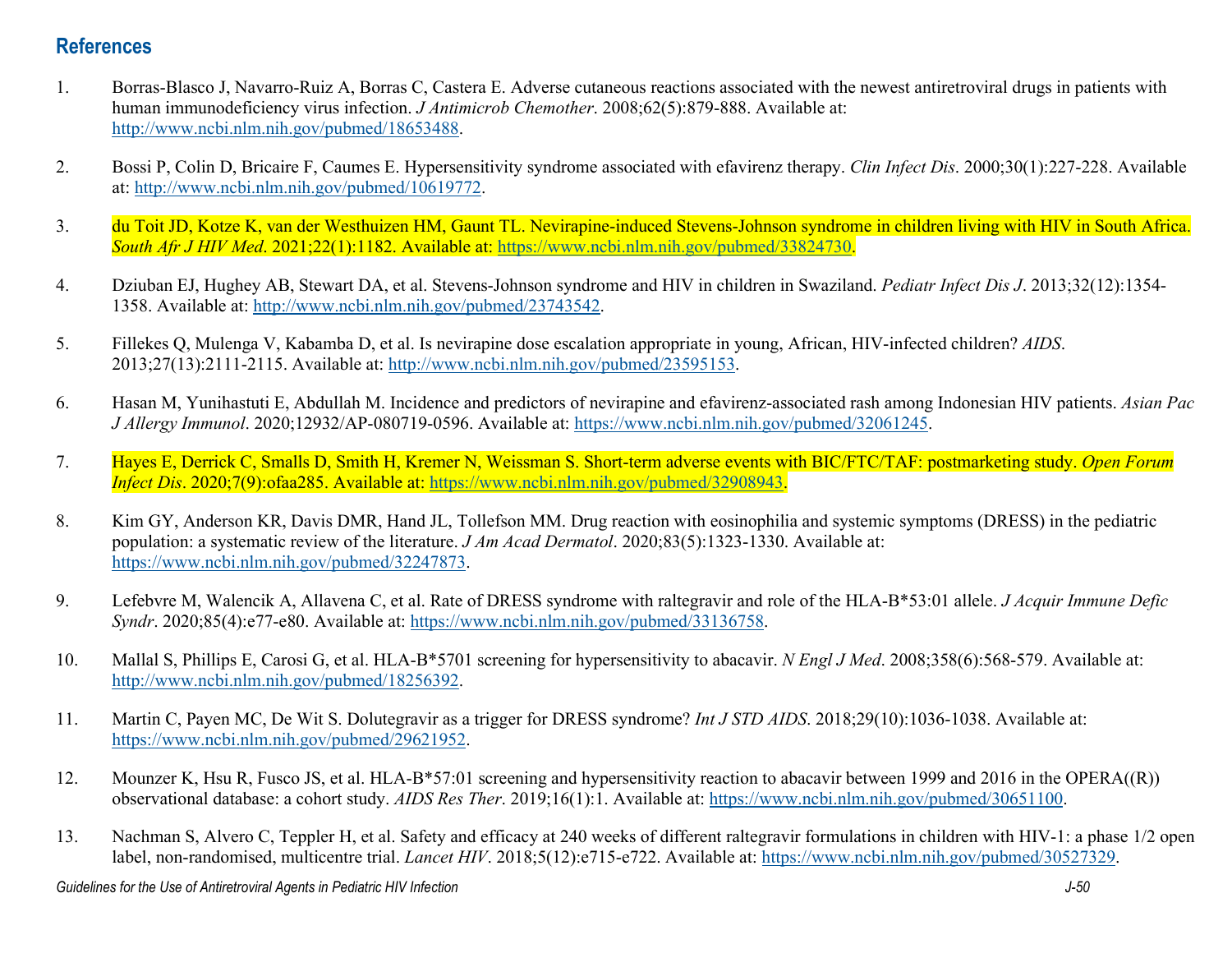- 14. Nishijima T, Gatanaga H, Teruya K, et al. Skin rash induced by ritonavir-boosted darunavir is common, but generally tolerable in an observational setting. *J Infect Chemother*. 2014;20(4):285-287. Available at: [https://www.ncbi.nlm.nih.gov/pubmed/24507978.](https://www.ncbi.nlm.nih.gov/pubmed/24507978)
- 15. Perry ME, Almaani N, Desai N, Larbalestier N, Fox J, Chilton D. Raltegravir-induced drug reaction with eosinophilia and systemic symptoms (DRESS) syndrome—implications for clinical practice and patient safety. *Int J STD AIDS*. 2013;24(8):639-642. Available at: [http://www.ncbi.nlm.nih.gov/pubmed/23970584.](http://www.ncbi.nlm.nih.gov/pubmed/23970584)
- 16. Peter J, Choshi P, Lehloenya RJ. Drug hypersensitivity in HIV infection. *Curr Opin Allergy Clin Immunol*. 2019;19(4):272-282. Available at: [https://www.ncbi.nlm.nih.gov/pubmed/31145192.](https://www.ncbi.nlm.nih.gov/pubmed/31145192)
- 17. Prasertvit P, Chareonyingwattana A, Wattanakrai P. Nevirapine patch testing in Thai human immunodeficiency virus–infected patients with nevirapine drug hypersensitivity. *Contact Dermatitis*. 2017;77(6):379-384. Available at[: https://www.ncbi.nlm.nih.gov/pubmed/28782122.](https://www.ncbi.nlm.nih.gov/pubmed/28782122)
- 18. Puthanakit T, Bunupuradah T, Kosalaraksa P, et al. Prevalence of human leukocyte antigen-B\*5701 among HIV-infected children in Thailand and Cambodia: implications for abacavir use. *Pediatr Infect Dis J*. 2013;32(3):252-253. Available at: [http://www.ncbi.nlm.nih.gov/pubmed/22986704.](http://www.ncbi.nlm.nih.gov/pubmed/22986704)
- 19. Ripamonti D, Benatti SV, Di Filippo E, Ravasio V, Rizzi M. Drug reaction with eosinophilia and systemic symptoms associated with raltegravir use: case report and review of the literature. *AIDS*. 2014;28(7):1077-1079. Available at: [http://www.ncbi.nlm.nih.gov/pubmed/24685746.](http://www.ncbi.nlm.nih.gov/pubmed/24685746)
- 20. Rutstein RM, Samson P, Fenton T, et al. Long-term safety and efficacy of atazanavir-based therapy in HIV-infected infants, children and adolescents: the Pediatric AIDS Clinical Trials Group protocol 1020A. *Pediatr Infect Dis J*. 2015;34:162-167. Available at: [https://www.ncbi.nlm.nih.gov/pubmed/25232777.](https://www.ncbi.nlm.nih.gov/pubmed/25232777)
- 21. Shah R, Nabiswa H, Okinda N, Revathi G, Hawken M, Nelson M. Prevalence of HLA-B\*5701 in a Kenyan population with HIV infection. *J Infect*. 2018;76(2):212-214. Available at: [https://www.ncbi.nlm.nih.gov/pubmed/28919349.](https://www.ncbi.nlm.nih.gov/pubmed/28919349)
- 22. Shubber Z, Calmy A, Andrieux-Meyer I, et al. Adverse events associated with nevirapine and efavirenz-based first-line antiretroviral therapy: a systematic review and meta-analysis. *AIDS*. 2013;27(9):1403-1412. Available at: [http://www.ncbi.nlm.nih.gov/pubmed/23343913.](http://www.ncbi.nlm.nih.gov/pubmed/23343913)
- 23. Thomas M, Hopkins C, Duffy E, et al. Association of the HLA-B\*53:01 allele with drug reaction with eosinophilia and systemic symptoms (DRESS) syndrome during treatment of HIV infection with raltegravir. *Clin Infect Dis*. 2017;64(9):1198-1203. Available at: [https://www.ncbi.nlm.nih.gov/pubmed/28369189.](https://www.ncbi.nlm.nih.gov/pubmed/28369189)
- 24. Thomas SJ, Kilgore JT, Becken BA, Cunningham CK, Thompson AB. Raltegravir-associated drug-reaction with eosinophilia and systemic symptoms syndrome in a pediatric patient without characteristic human leukocyte antigen B\*57:01 or B\*53:01 alleles. *J Pediatric Infect Dis Soc*. 2021;10(3):363- 366. Available at: [https://www.ncbi.nlm.nih.gov/pubmed/32766769.](https://www.ncbi.nlm.nih.gov/pubmed/32766769)
- 25. Tudor-Williams G, Cahn P, Chokephaibulkit K, et al. Etravirine in treatment-experienced, HIV-1-infected children and adolescents: 48-week safety, efficacy and resistance analysis of the phase II PIANO study. *HIV Med*. 2014;15(9):513-524. Available at: [http://www.ncbi.nlm.nih.gov/pubmed/24589294.](http://www.ncbi.nlm.nih.gov/pubmed/24589294)